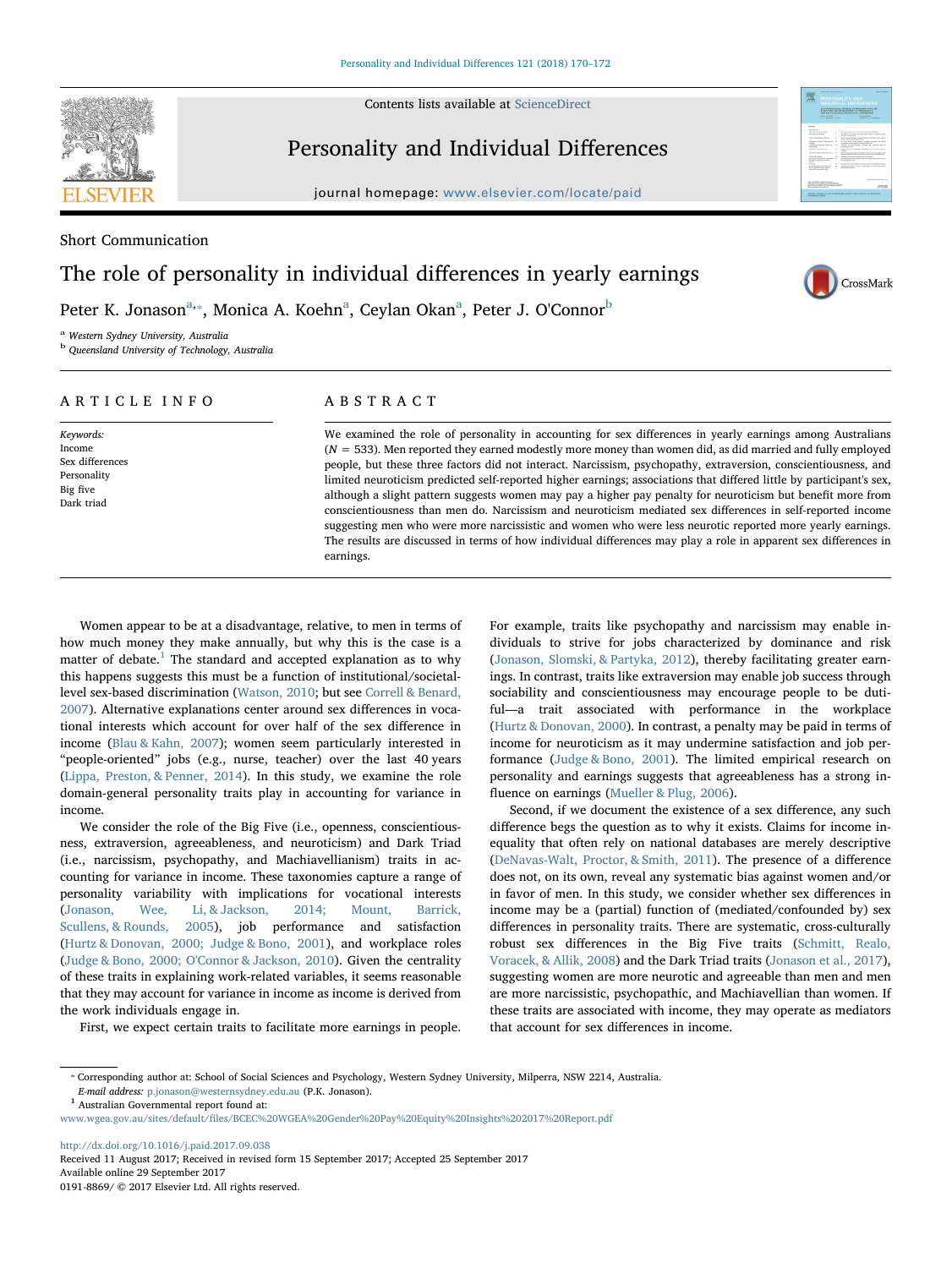#### <span id="page-1-1"></span>Table 1

Correlations between annual earnings and personality overall and in men and women.

|                   | Earnings  |           |          |              |
|-------------------|-----------|-----------|----------|--------------|
|                   | Overall   | Women     | Men      | $\mathbf{z}$ |
| Age in years      | $-0.04$   | $-0.06$   | $-0.06$  | 0.05         |
| Machiavellianism  | 0.06      | 0.06      | 0.03     | 0.25         |
| Narcissism        | $0.19**$  | $0.20**$  | $0.13*$  | 0.82         |
| Psychopathy       | $0.11*$   | 0.13      | 0.04     | 1.00         |
| Extraversion      | $0.20**$  | $0.17*$   | $0.22**$ | $-0.56$      |
| Agreeableness     | $-0.05$   | 0.01      | $-0.07$  | 0.93         |
| Conscientiousness | $0.10*$   | $0.14*$   | 0.09     | 0.56         |
| Neuroticism       | $-0.16**$ | $-0.19**$ | $-0.10$  | $-1.06$      |
| Openness          | $-0.06$   | $-0.06$   | $-0.02$  | $-0.41$      |

Note. z is Fisher's z to compare independent correlations.

<span id="page-1-3"></span> $p > 0.05$ .

<span id="page-1-2"></span>\*\*  $p < 0.01$ .

### 1. Method

#### 1.1. Participants and procedure

Australian volunteers ( $N = 533$ ; 47% women), aged 18–84 years  $(M = 45.03, SD = 16.78)$ , participated (from unique IP addresses) in a previously reported study [\(Jonason & O'Connor, 2017\)](#page-2-13). Participants were recruited using a large panel research company which has access to 223,899 Australians. Fifty-five percent of the sample was employed (23% part-time, 33% full-time) and 42% were currently not employed (i.e. either retired, a full-time parent/carer, unemployed). Thirty-one percent of the sample earned less than \$30 K/year from their job, 22% earned \$30 K–55 K, 15% earned \$55 K–80 K, 11% earned \$80 K–110 K, 7% earned more than \$110 K, and 11% refused to answer (excluded in analyses). $2$  Forty-four percent of the sample were married, 38% were single, and 15% were in a relationship. The sample roughly matched the Australian population in terms of age, gender, and geographic location. Participants came from a range of industries including health care, education, hospitality, construction, and retail. The participants were informed of the study's nature and provided their demographic details, completed self-report measures, and were then debriefed.

# 1.2. Measures

The Big Five personality dimensions were measured using the 60 item BFI-2 ([Soto & John, 2017](#page-2-14)). The participants were asked the degree to which they agreed  $(1 = Disagree \ strongly)$ ;  $5 = Agree \ strongly)$  with statements designed to measure the Big Five, such as: "Is inventive, finds clever ways to do things" (i.e., openness), "Is dependable, steady" (i.e., conscientiousness), "Has an assertive personality" (i.e., extraversion), "Is respectful, treats others with respect" (i.e., agreeableness), and "Is moody, has up and down mood swings" (i.e., neuroticism). We summed the appropriate item to create indices each with Cronbach's αs ranging from 0.78 to 0.91.

The Dark Triad traits were measured using the 27-item Short Dark Triad scale [\(Jones & Paulhus, 2014](#page-2-15)). The participants were asked the degree to which they agreed  $(1 = Disagree strongly; 5 = Agree strongly)$ with statements like: "I'll say anything to get what I want" (i.e., psychopathy), and "I insist on getting the respect I deserve" (i.e., narcissism), and "it's not wise to tell your secrets" (i.e., Machiavellianism). Items were summed to create indices for psychopathy ( $\alpha = 0.82$ ), narcissism ( $\alpha = 0.78$ ), and Machiavellianism ( $\alpha = 0.83$ ).

#### 2. Results

The essential, first question is whether there is a sex differences in earnings. Men ( $M = 2.51$ ,  $SD = 1.29$ ) earned more money yearly (t (475) =  $-3.74$ ,  $p < 0.01$ , Cohen's  $d = -0.34$ ) than women did  $(M = 2.10, SD = 1.27)$ ; a modest sex difference. Understandably, those who were employed full-time ( $n = 168$ ;  $M = 3.29$ ,  $SD = 1.15$ ) made more (*F*(2, 474) = 116.25,  $p < 0.01$ ,  $\eta_p^2 = 0.33$ ) than those employed part-time ( $n = 110$ ;  $M = 2.08$ ,  $SD = 1.12$ ) and those unemployed  $(n = 199; M = 1.62, SD = 0.95)$ . And, those who were married  $(n = 211; M = 2.53, SD = 1.31)$  made more  $(F(2, 474) = 5.72,$  $p < 0.01$ ,  $\eta_p^2 = 0.02$ ) than those in a relationship but not married  $(n = 78; M = 2.24, SD = 1.33)$  and those who were single  $(n = 188;$  $M = 2.10$ ,  $SD = 1.23$ ). Given these three main effects, we tested a 2 (participant's sex)  $\times$  3 (relationship status)  $\times$  3 (employment status) between-subjects ANOVA, however, when we did so, the sex difference dropped out whereas employment status ( $F = 86.40$ ,  $\eta_p^2 = 0.27$ ) and relationship status remained ( $F = 4.79$ ,  $\eta_p^2 = 0.01$ ). There was no three-way interaction nor any two-way interactions. When we removed relationship status, the sex difference in earnings remained allusive with no interaction still, but when we removed employment status (and replaced relationship status), we recovered the sex difference in earnings ( $F = 6.76$ ,  $\eta_p^2 = 0.01$ ) and no interaction was found, again. Therefore, we tested for sex differences in employment status  $(χ<sup>2</sup> = 25.12, p < 0.01, Φ = 0.22)$  and relationship status ( $χ<sup>2</sup> = 6.65,$  $p < 0.05$ ,  $\Phi = 0.11$ ). More women were unemployed ( $n = 124$ ) and working part-time ( $n = 74$ ) than men were ( $n = 109$ ,  $n = 49$ ), whereas more men  $(n = 121)$  were employed full-time than women were  $(n = 61)$ . More men  $(n = 118)$  were single than women were  $(n = 94)$ , more women were in a relationship ( $n = 51$ ) than men were ( $n = 33$ ), and more men ( $n = 128$ ) were married than women were ( $n = 114$ ).

[Table 1](#page-1-1) contains the correlations between personality traits and yearly earnings. Those who were narcissistic, psychopathic, extraverted, conscientious, and low on neuroticism earned more money. These correlations were generally the same in men and women, with no significant differences in the magnitudes of the correlations. However, two notable—albeit weak—discrepancies emerged. Women who were more neurotic and conscientious earned less money per year than women who were less neurotic and more conscientious; effects that did not emerge in men.

Last, we turn to the potential for mediation of sex differences in income as a function of personality traits. The only personality traits we treated as mediators were those correlated with earnings and had sex differences (see [Jonason & O'Connor, 2017](#page-2-13)) leaving narcissism  $(t = -3.38, p < 0.01,$  Cohen's  $d = -0.29$ ), psychopathy  $(t = -5.37, p < 0.01, d = -0.47)$ , and neuroticism  $(t = 3.84,$  $p < 0.01$ ,  $d = 0.33$ ). When including all three traits in a hierarchical multiple regression, participant's sex accounted for 2% ( $\Delta F = 11.63$ ,  $p < 0.01$ ) of the variance in income and the addition of these three traits accounted for 4% ( $\Delta F = 4.40$ ,  $p < 0.01$ ) more with a partial mediation effect such that the correlation for sex ( $\beta = 0.16$ ,  $p < 0.01$ ) shrank when mediated by the three personality traits ( $\beta = 0.10$ ,  $p$  < 0.05). Next, we examined the mediation effects in each trait independently. There was partial mediation for neuroticism ( $\Delta R^2 = 0.02$ ;  $\Delta F = 9.73$ ,  $p < 0.01$ ) and narcissism ( $\Delta R^2 = 0.03$ ;  $\Delta F = 13.29$ ,  $p < 0.01$ ), but not for psychopathy ( $\Delta R^2 = 0.01$ ;  $\Delta F = 2.94$ ,  $p < 0.09$ ). It appears that, women report less earnings because they are more neurotic than men and men report more income because they are more narcissistic than women.

#### 3. Discussion

Gender equality is a major socio-political issue and, therefore, understanding why apparent discrepancies exist is an essential task of science. In this brief report, we have attempted to understand individual differences in income from the perspective of personality

<span id="page-1-0"></span> $2$  We measured annual salary using five ordinal categories because pilot research indicated that participants were less likely to respond to an open-ended salary question. Given the distribution, we treated earnings as a continuous measure.